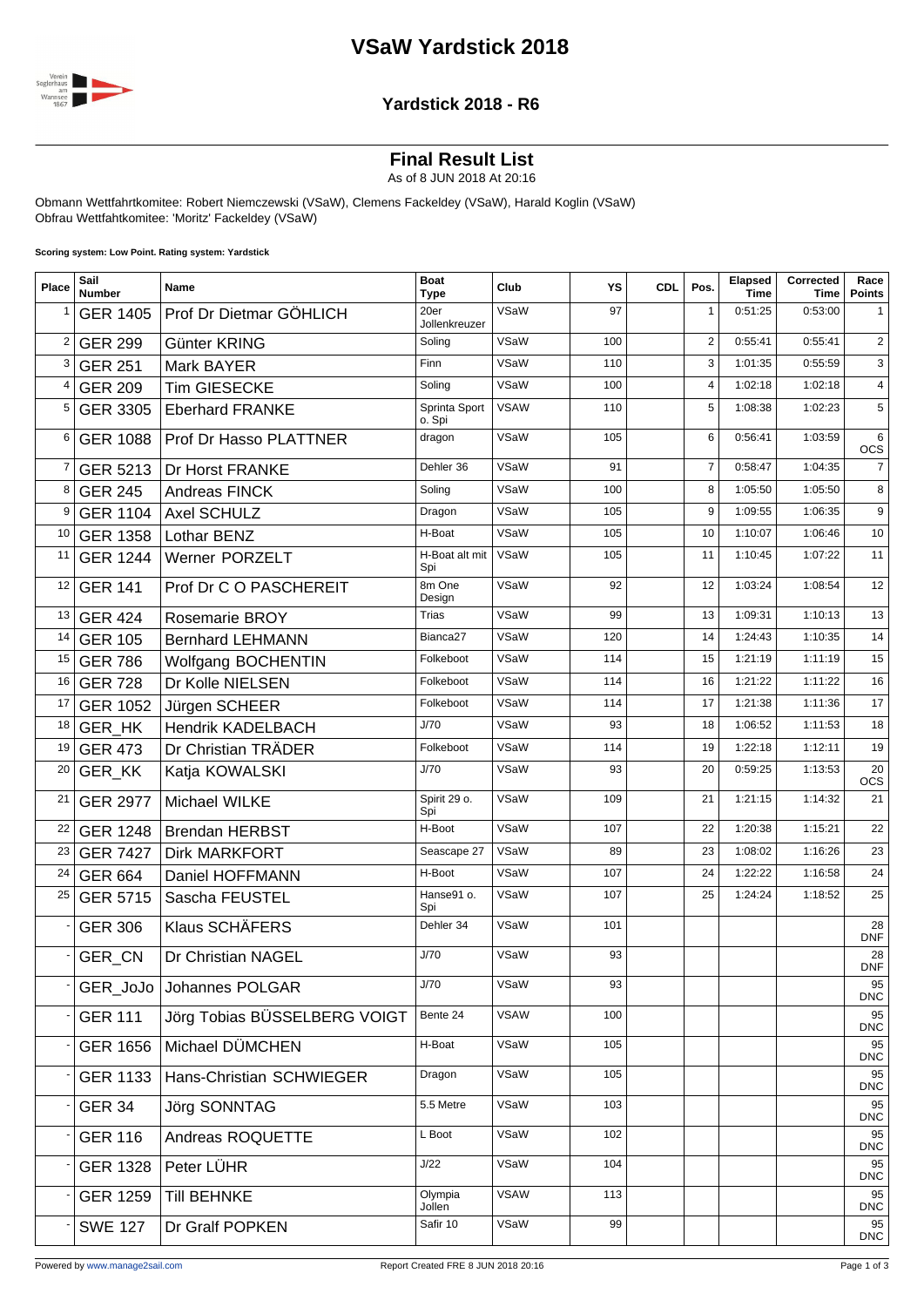# **VSaW Yardstick 2018**



### **Yardstick 2018 - R6**

## **Final Result List**

As of 8 JUN 2018 At 20:16

| Place | Sail<br><b>Number</b> | Name                                | <b>Boat</b><br><b>Type</b>  | Club        | YS  | <b>CDL</b> | Pos. | Elapsed<br>Time | Corrected<br>Time | Race<br><b>Points</b> |
|-------|-----------------------|-------------------------------------|-----------------------------|-------------|-----|------------|------|-----------------|-------------------|-----------------------|
|       | <b>GER 1042</b>       | <b>Thomas ROMBERG</b>               | H-Boat o. Spi               | VSaW        | 107 |            |      |                 |                   | 95<br><b>DNC</b>      |
|       | GER_CK                | <b>Christine KERUTH</b>             | $J/70$ o.<br>Gennaker       | <b>VSAW</b> | 95  |            |      |                 |                   | 95<br><b>DNC</b>      |
|       | <b>GER 1448</b>       | Jacquline HOFFERT-DAHL              | 20er<br>Jollenkreuzer       | VSaW        | 97  |            |      |                 |                   | 95<br>DNC             |
|       | GER_CF-Moritz         | <b>Christiane Moritz FACKELDEY</b>  | J/70                        | <b>VSAW</b> | 93  |            |      |                 |                   | 95<br><b>DNC</b>      |
|       | <b>GER 905</b>        | Udo PFLÜGER                         | Folkeboot                   | VSaW        | 114 |            |      |                 |                   | 95<br><b>DNC</b>      |
|       | <b>GER 1687</b>       | Dr Helmut ELSNER                    | H-Boat                      | VSaW        | 105 |            |      |                 |                   | 95<br><b>DNC</b>      |
|       | <b>GERIII</b>         | Alexander KÜNZELMANN                | 30er<br>Seefahrtkreuzer     | VSaW        | 116 |            |      |                 |                   | 95<br><b>DNC</b>      |
|       | <b>GER 189</b>        | Dr Georg ALTENHAIN                  | Flying<br>Dutchman          | VSaW        | 94  |            |      |                 |                   | 95<br>DNC             |
|       | <b>GER 1445</b>       | Dr Robert KÜHLING                   | H-Boat                      | VSaW        | 105 |            |      |                 |                   | 95<br><b>DNC</b>      |
|       | <b>GER 68</b>         | <b>Robert GIERTH</b>                | 6mR Classic                 | VSaW        | 97  |            |      |                 |                   | 95<br>DNC             |
|       |                       | GER 165379 Jonas KAMINSKI-REITH     | Laser Radial                | VSaW        | 114 |            |      |                 |                   | 95<br><b>DNC</b>      |
|       | <b>GER 177</b>        | Sascha SCHRÖDER                     | Flying<br>Dutchman          | VSaW        | 94  |            |      |                 |                   | 95<br><b>DNC</b>      |
|       | <b>GER 1117</b>       | Dr Stefan SPRINGER                  | Dragon                      | VSaW        | 105 |            |      |                 |                   | 95<br><b>DNC</b>      |
|       | <b>SWE 334</b>        | <b>Christian SCHNEIDER</b>          | 22 sqm<br>Skerry<br>Cruiser | VSaW        | 99  |            |      |                 |                   | 95<br><b>DNC</b>      |
|       | <b>GER 1156</b>       | Markus WIESE                        | H-Boot alt                  | <b>VSAW</b> | 107 |            |      |                 |                   | 95<br><b>DNC</b>      |
|       | <b>GER 993</b>        | Dr Ralf STRZELECKI                  | Folkeboot                   | VSaW        | 114 |            |      |                 |                   | 95<br><b>DNC</b>      |
|       | <b>GER 1193</b>       | Dr Dirk PRAMANN                     | Dragon                      | VSaW        | 105 |            |      |                 |                   | 95<br><b>DNC</b>      |
|       | <b>GER 187</b>        | Alexa WLOCH                         | H-Boat alt                  | VSaW        | 107 |            |      |                 |                   | 95<br>DNC             |
|       | <b>GER 999</b>        | Achim KADELBACH                     | Dragon                      | VSaW        | 105 |            |      |                 |                   | 95<br><b>DNC</b>      |
|       | <b>GER 1154</b>       | Dr Ulrich SCHNEIDER                 | Dragon                      | VSaW        | 105 |            |      |                 |                   | 95<br>DNC             |
|       | <b>GER 1017</b>       | <b>Matthias SCHNEIDER</b>           | Dragon                      | VSaW        | 105 |            |      |                 |                   | 95<br><b>DNC</b>      |
|       |                       | GERReserveF   F RESERVE             |                             | VSaW        |     |            |      |                 |                   | 95<br><b>DNC</b>      |
|       | <b>GER 1042</b>       | Dr Kirk NORDWALD                    | Dragon                      | VSaW        | 105 |            |      |                 |                   | 95<br><b>DNC</b>      |
|       | <b>GER 1055</b>       | <b>Gerd KNOSPE</b>                  | J/70                        | VSaW        | 93  |            |      |                 |                   | 95<br><b>DNC</b>      |
|       |                       | GER_PKS   Phillip KASÜSKE           | J/70                        | VSaW        | 93  |            |      |                 |                   | 95<br>DNC             |
|       | <b>GER 1189</b>       | Dr Benedikt WOLFERS                 | RS vision                   | VSaW        | 115 |            |      |                 |                   | 95<br>DNC             |
|       | <b>GER 1190</b>       | Prof Dr Hasso PLATTNER              | Dragon                      | VSaW        | 105 |            |      |                 |                   | 95<br>DNC             |
|       | <b>GER 40</b>         | <b>Bernd SCHREIBER</b>              | Flying<br>Dutchman          | VSaW        | 94  |            |      |                 |                   | 95<br><b>DNC</b>      |
|       | <b>GER 15</b>         | Dr Martin BRUHNS                    | JK28                        | VSaW        | 94  |            |      |                 |                   | 95<br>DNC             |
|       | <b>GER 16</b>         | Rainer AUTZEN                       | Kielboot                    | VSaW        | 110 |            |      |                 |                   | 95<br><b>DNC</b>      |
|       | <b>GER 167</b>        | <b>Ullrich Alexander SETZERMANN</b> | 20er<br>Jollenkreuzer       | VSaW        | 114 |            |      |                 |                   | 95<br><b>DNC</b>      |
|       | <b>GER 219</b>        | Katja KOWALSKI                      | Folke Junior                | VSaW        | 123 |            |      |                 |                   | 95<br>DNC             |
|       | <b>GER 282</b>        | Dr Matthias DULCE                   | Soling                      | VSaW        | 100 |            |      |                 |                   | 95<br><b>DNC</b>      |